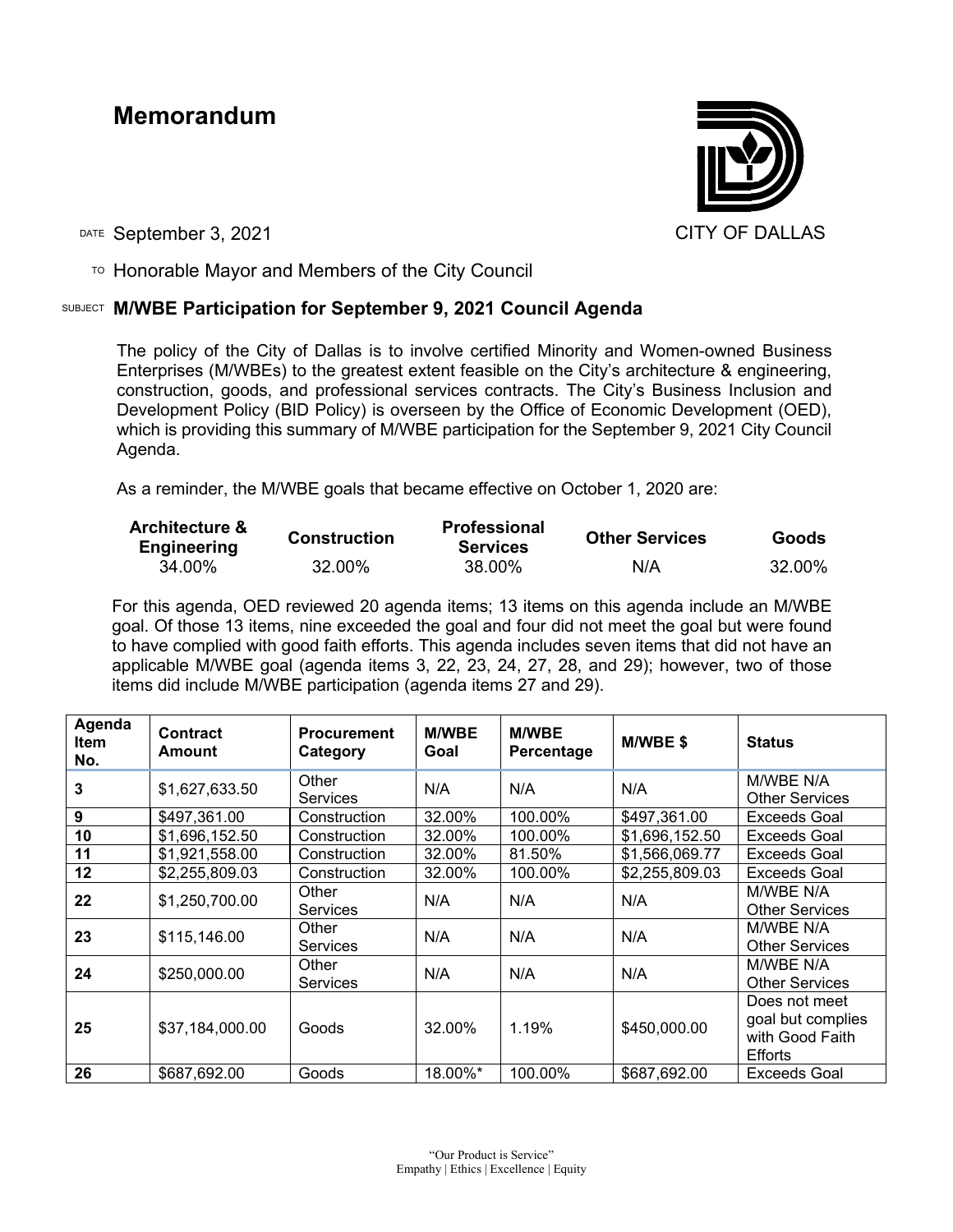### DATE September 3, 2021

## SUBJECT **M/WBE Participation for September 9, 2021 Council Agenda**

| Agenda<br><b>Item</b><br>No. | <b>Contract</b><br>Amount | <b>Procurement</b><br>Category | <b>M/WBE</b><br>Goal | <b>M/WBE</b><br>Percentage | M/WBE\$         | <b>Status</b>                                                           |
|------------------------------|---------------------------|--------------------------------|----------------------|----------------------------|-----------------|-------------------------------------------------------------------------|
| 27                           | \$424,756.28              | Other<br>Services              | N/A                  | 6.97%                      | \$31,816.78     | M/WBE N/A<br><b>Other Services</b><br>Includes M/WBE<br>participation   |
| 28                           | \$1,032,164.32            | Other<br>Services              | N/A                  | N/A                        | N/A             | M/WBE N/A<br><b>Other Services</b>                                      |
| 29                           | \$513,842.97              | Other<br>Services              | N/A                  | 94.16%                     | \$483,834.57    | M/WBE N/A<br><b>Other Services</b><br>Includes M/WBE<br>participation   |
| 32                           | \$1,117,367.46            | Construction                   | 32.00%               | 27.13%                     | \$303,131.00    | Does not meet<br>goal but complies<br>with Good Faith<br><b>Efforts</b> |
| 34                           | \$9,332,392.00            | Construction                   | 32.00%               | 100.00%                    | \$9,332,392.00  | Exceeds Goal                                                            |
| 35                           | \$8,260,288.00            | Construction                   | 32.00%               | 32.06%                     | \$2,648,295.00  | Exceeds Goal                                                            |
| 36                           | \$10,694,206.00           | Construction                   | 32.00%               | 32.11%                     | \$3,434,212.97  | <b>Exceeds Goal</b>                                                     |
| 37                           | \$25,497,438.15           | Construction                   | 32.00%               | 100.00%                    | \$25,497,438.15 | Exceeds Goal                                                            |
| 38                           | \$1,225,387.90            | Construction                   | 25.00%*              | 2.94%                      | \$36,005.00     | Does not meet<br>goal but complies<br>with Good Faith<br><b>Efforts</b> |
| 39                           | \$131,701.18              | Architecture &<br>Engineering  | 25.66%*              | 18.59%                     | \$24,485.00     | Does not meet<br>goal but complies<br>with Good Faith<br><b>Efforts</b> |

**\*This item reflects the previous BID Policy goal.**

#### **Local Businesses**

The table below provides the count of businesses by location for prime contractors and M/WBE subcontractors. There are a total of 25 prime contractors considered in this agenda. Two agenda items have more than one prime contractor. The local status for each prime contractor and the percentage of local workforce is also included in the agenda information sheet.

| Vendor           | Local |        | Non-Local |        | <b>Total</b> |
|------------------|-------|--------|-----------|--------|--------------|
| <b>Prime</b>     |       | 44.00% | 14        | 56.00% | 25           |
| <b>M/WBE Sub</b> |       | 48.57% | 18        | 51.43% | 35           |